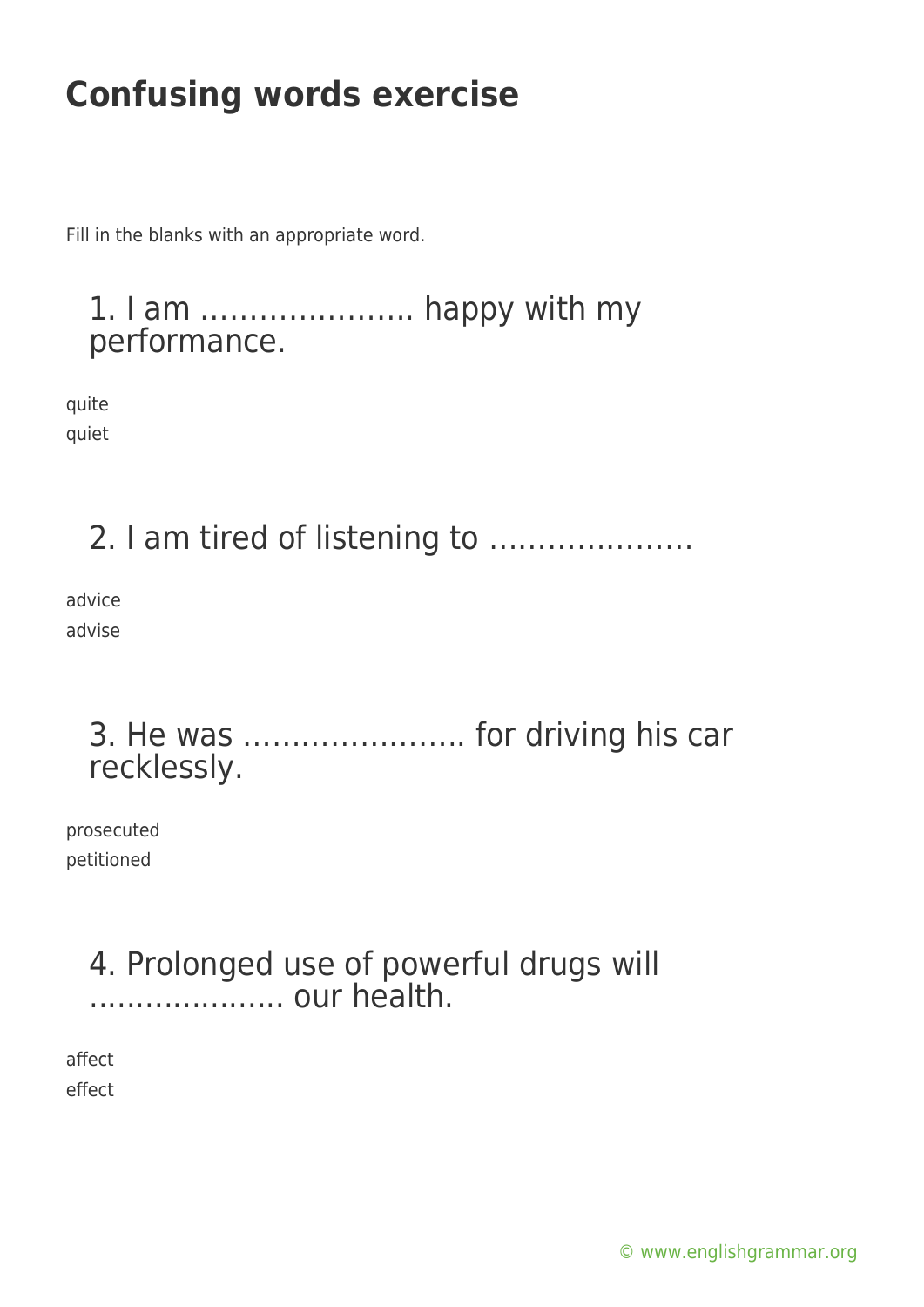5. We ………………….. at the success of our team.

rejoiced rejoined renounced

### 6. …………………. can occur at any time.

Accidents Incidents

#### 7. One of the passengers ………………. injured in the accident.

was were

#### 8. You must not ………………… important facts from your doctor / lawyer.

conceal console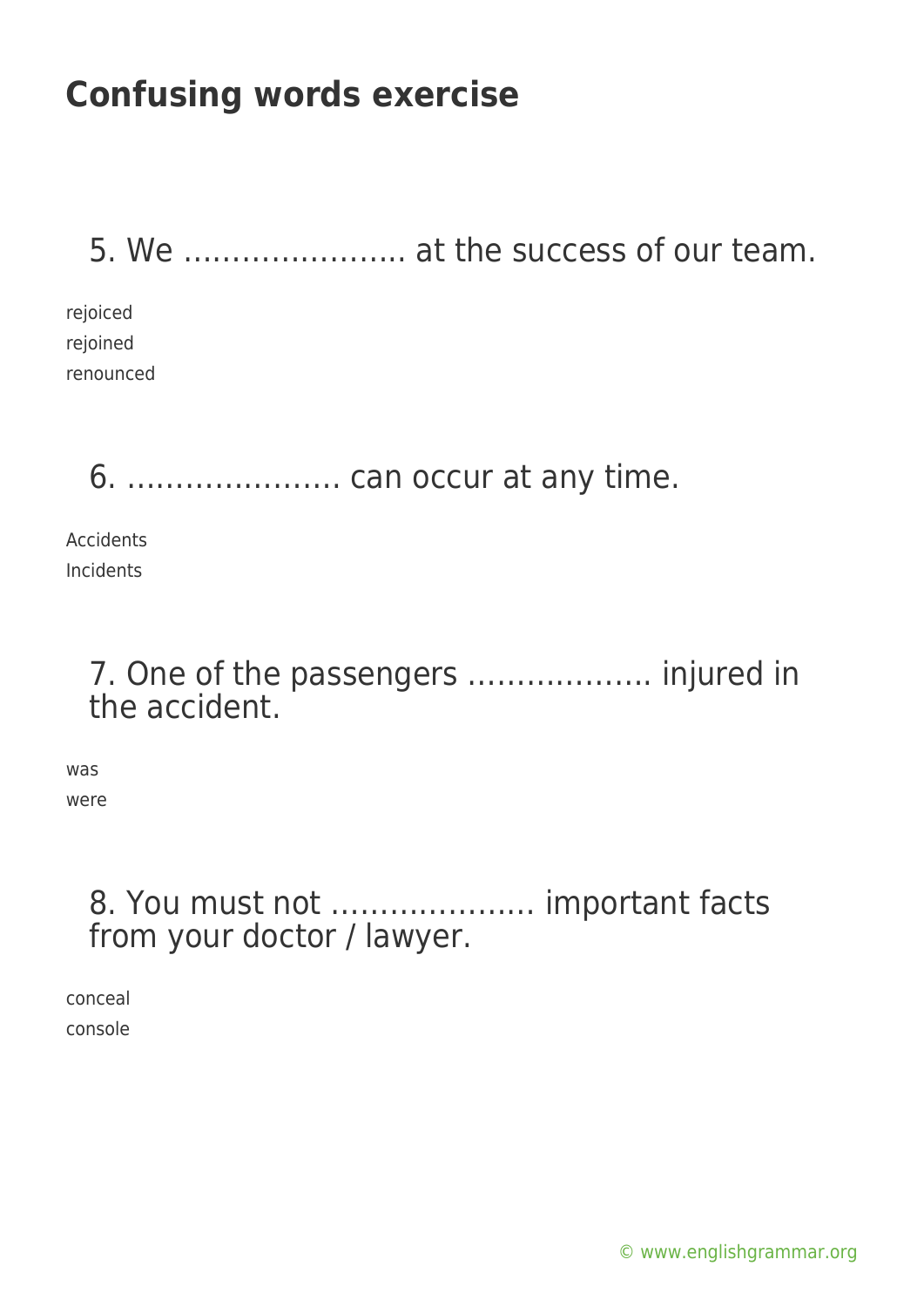9. The man lives in the hut ………………….. the river.

beside besides

#### 10. After finishing his work, he ………………….. down to rest.

lay lain laid

#### Answers

- 1. I am quite happy with my performance.
- 2. I am tired of listening to advice.
- 3. He was prosecuted for driving his car recklessly.
- 4. Prolonged use of powerful drugs will affect our health.
- 5. We rejoiced at the success of our team.
- 6. Accidents can occur at any time.
- 7. One of the passengers was injured in the accident.